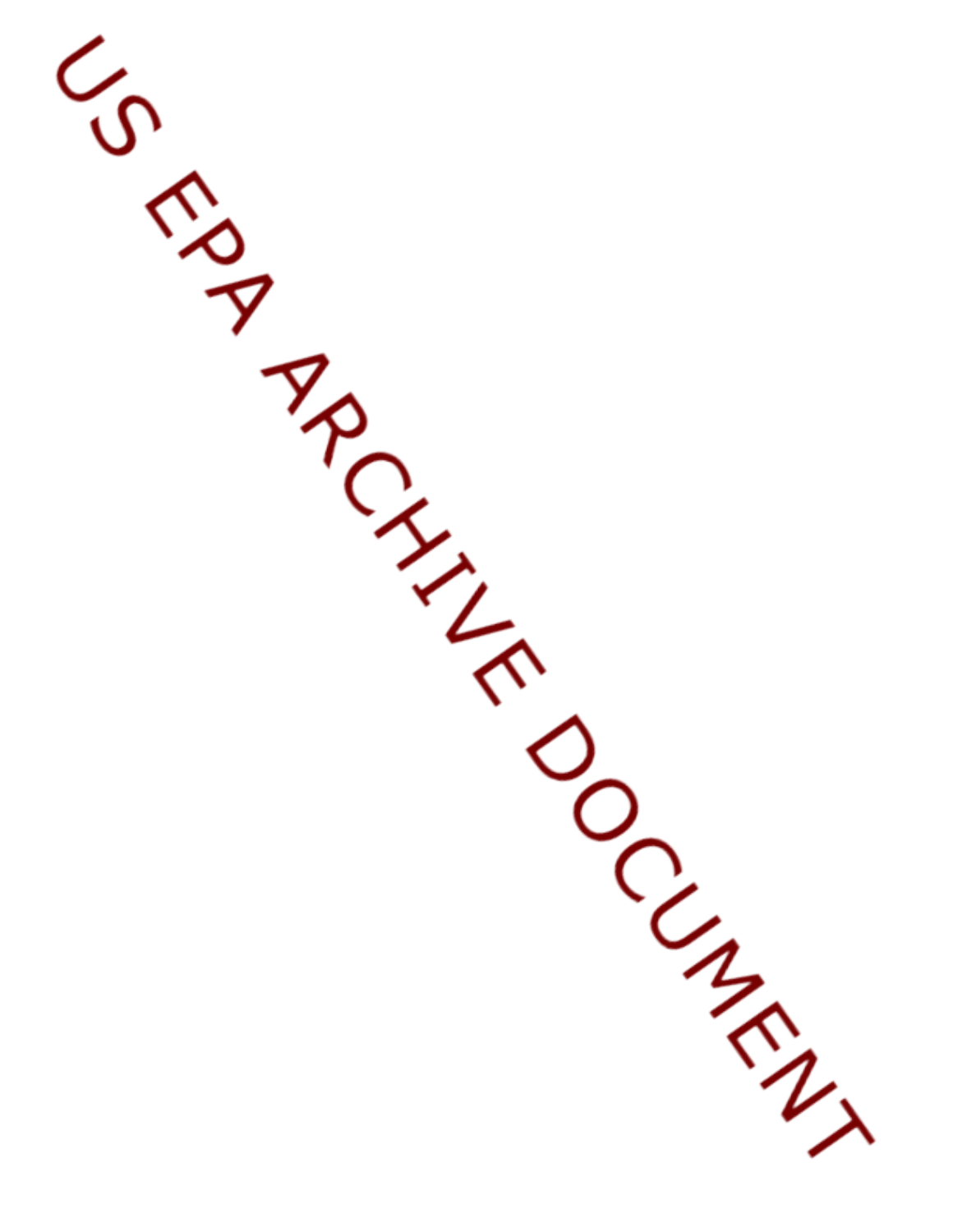## **SELECTING THE RIGHT TOOL FOR EVALUATIONS: GUIDANCE FOR COMMUNITY INVOLVEMENT PRACTITIONERS**

by Seth Tuler, Caron Chess, Susan Santos, Stentor Danielson and Thomas Webler

Community involvement is a priority for EPA, particularly in efforts to remediate contaminated sites. It is also emphasized in watershed management, environmental impact assessments and a range of other programs. Practitioners benefit from a large amount of guidance about how to plan and organize community involvement activities.

But, how often is community involvement evaluated? Not often enough (Chess 2000, EPA 2001, NRC 1996, NRC 2001). Evaluation is one of the seven steps in EPA's Public Involvement Policy[1](#page-1-0) and experienced practitioners know evaluation is important. But, when you are juggling a lot, and resources are limited, evaluation can be all too easy to drop. Often, evaluation is done informally, which can limit the usefulness of the feedback.

Evaluation of public participation is evolving and the subject of much discussion among practitioners and academics. In this article we provide guidance about evaluation that is informed by research (our own and others) as well as our EPA-sponsored study (see Box 1) in which we are exploring the usefulness of three evaluation tools or methods: surveys, focus groups and Q Method, a promising approach that some academics have been using.

For an overview of the three tools, see Box 2 (Guidance documents for focus groups and Q method were also produced as part of this project and can be downloaded at [www.seri-us.org/pubs/FGGuidance.pdf](http://www.seri-us.org/pubs/FGGuidance.pdf) & [www.seri-us.org/pubs/QMethodGuidance.pdf](http://www.seri-us.org/pubs/QMethodGuidance.pdf), respectively). Oftentimes interviews are used to gather feedback as well; in fact, in our project we used interviews to gather background information to inform and complement the focus groups and Q method approaches. In this paper, however, we do not discuss them further.

We describe some of their strengths and limitations and provide some suggestions about when to use them. Of course, a lot has been written about how to conduct focus groups and surveys (Morgan 1998, Patton 1987, Dillman 2000, Charnley and Engelbert 2005), and we don't cover a lot of those basics. Instead, after providing a brief rationale for evaluation, we explore the strengths and limitations of these evaluation tools, so that better decisions about what tool to use can be made. Our presentation is framed around three key questions:

 $\overline{a}$ 

<sup>1</sup> EPA's public involvement policy is available at

<span id="page-1-0"></span>[www.epa.gov/publicinvolvement/pdf/policy2003.pdf](https://www.epa.gov/publicinvolvement/pdf/policy2003.pdf) . A brochure about when and how to evaluate is available at http://www.epa.gov/publicinvolvement/brochures/evaluate.pdf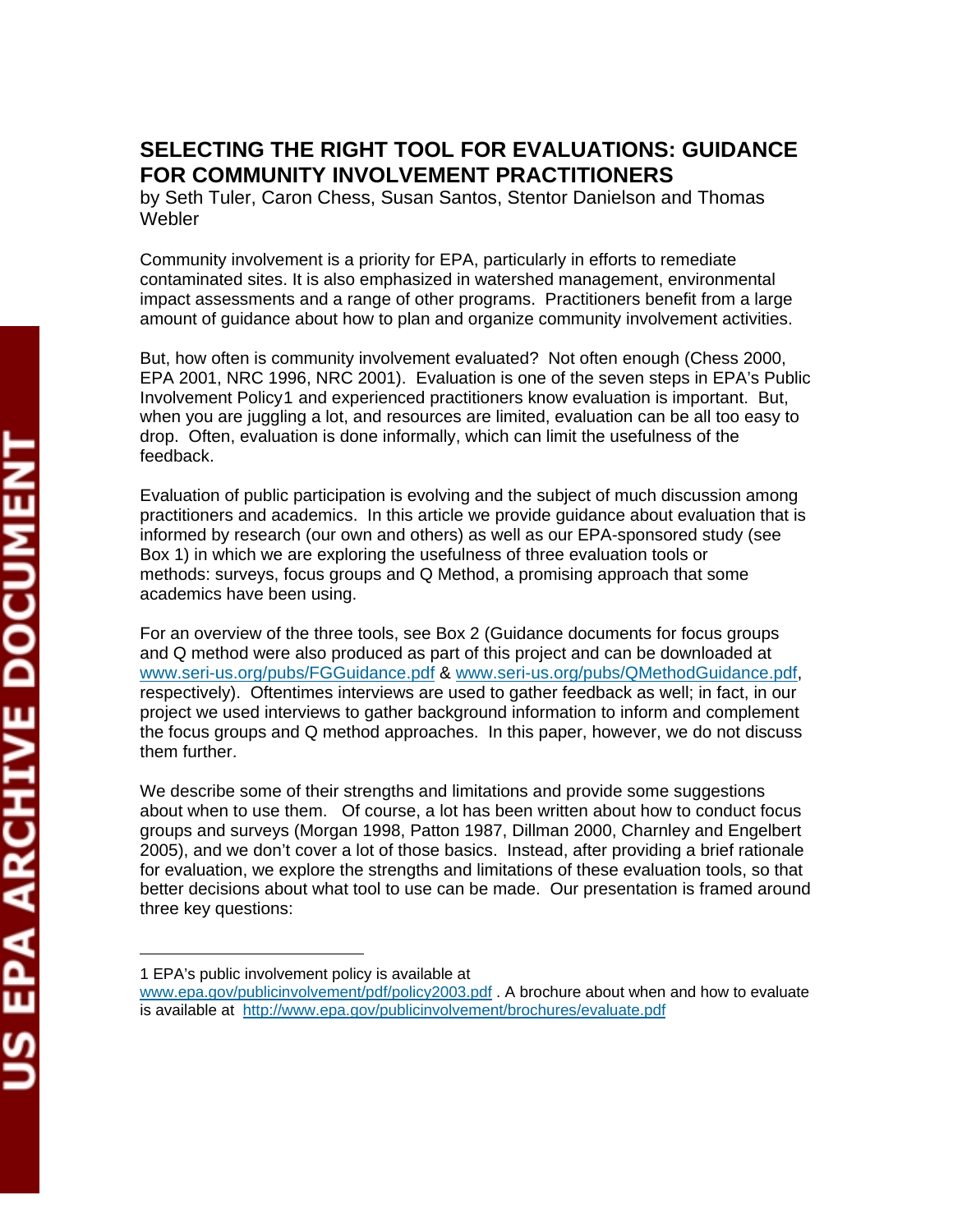- 1. What do you want to know?
- 2. Who do you most want to understand?
- 3. How will you use the information?

### **WHY EVALUATE?**

There are several reasons to evaluate community involvement efforts.

**Share lessons learned.** Evaluation can be conducted at the end of a project (such as a site remediation effort) to determine whether the community involvement effort was "successful" and whether other goals were achieved. This evaluation (termed "summative evaluation") is potentially useful to the agency and other participants to validate community involvement efforts and provide "lessons learned" for other community involvement projects (EPA 1999, Industrial Economics 2004).

### **Box 1. Overview of our project.**

EPA asked us to explore evaluation methods not only to benefit agencies but also to improve "community empowerment."

We conducted a study that explores how feedback can improve the quality of community involvement efforts and clean-up decisions at Superfund sites. The premise of our research is that effective methods for providing feedback can improve the exchange of information and interactions among different stakeholders including agencies, responsible parties, and local citizens. Improvements to information exchange and stakeholder interactions may ultimately lead to better clean-up decisions.

Our project has explored the strengths and weaknesses of three methods for getting feedback from those who participate in the Superfund clean-up process. We applied apply and critically examined each of these methods at two separate Superfund sites where there is an ongoing community involvement process. The first case study was of the Ciba-Geigy site in Toms River, New Jersey. The second case study was of the Waukegan Harbor Area of Concern in Illinois.

findings and how people felt about participating in focus groups, surveys, and Q method. In each case we had representatives of the community, government agencies, and potentially responsible parties give us feedback using the three methods. After the focus groups and Q sorts people filled out a written evaluation. In addition, after we gathered and analyzed the results, we presented the findings in each community to a "feedback group." The purpose of the feedback groups was to gather additional information about how the usefulness of the Participants in the feedback groups were highly involved community members and federal, state, and local agency staff.

For further details about the project and to download publications and presentations visit [www.seri](http://www.seri-us.org/projects/superfund.html)[us.org/projects/superfund.html](http://www.seri-us.org/projects/superfund.html) .

**Improve community involvement during the project**. Evaluation during a process, known as "formative evaluation," gives feedback throughout your project so you can improve it. The feedback can positively influence remediation efforts as well as community involvement, when preferences of stakeholders are revealed (Bradbury et al. 2003)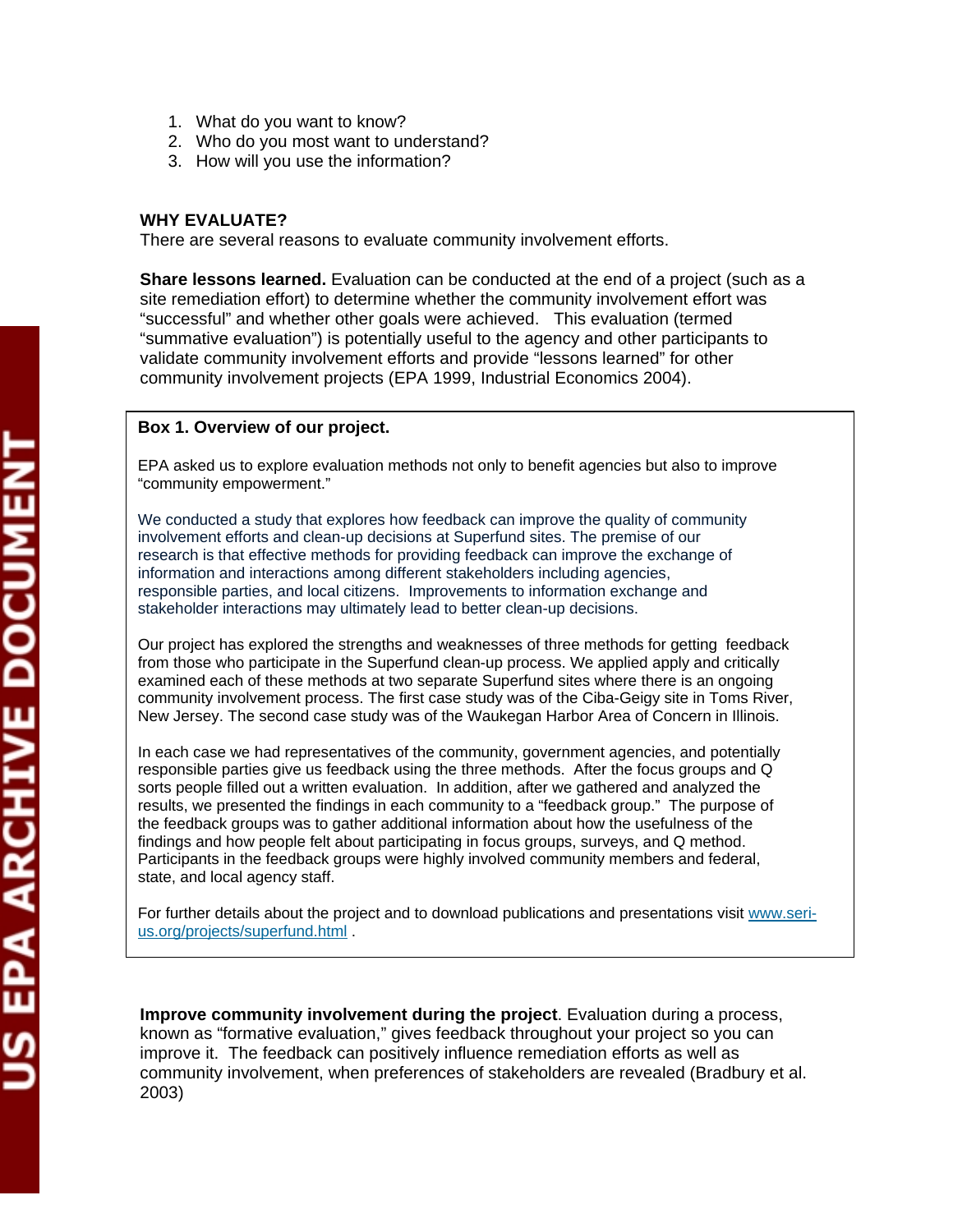## **Box 2: Overview of the three methods**

*Focus Groups:* A focus group is a carefully guided group discussion intended to generate a rich understanding of participants' experiences and beliefs. Focus groups are a proven research technique appropriate for a project that is exploratory and/or descriptive in nature (Morgan and Krueger 1998). They are particularly well suited to evaluation research (Morgan 1998). They are essentially group in-depth interviews with 8 to 12 individuals who are brought together at a location convenient and comfortable to them to discuss a particular topic under the direction of a trained moderator. Focus groups are an important way to listen to people, to learn about their views and concerns, or to explore topics of interest. The information generated in the focus group is the opinions expressed by group members in their own words. Participants in a focus group may have limited information on the specific topic or question to be explored or they may be quite familiar with the topic and issue. Focus groups can also be a useful tool when the subject matter is sensitive -- such as concerns over health or disagreements that might occur in the cleanup of hazardous waste sites.

Additional resources:

- Morgan, David L. & Richard A. Kruger 1998. *The Focus Group Kit* (6 volumes). Sage.
- Patton, Michael Quinn 1987. *How to Use Qualitative Methods in Evaluation*. Sage.

• Santos, S., Danielson, S., and Chess, C. 2007. Guidance on the use of focus groups for evaluation of public involvement programs at contaminated sites. Greenfield, MA: Social and and Environmental Research Institute. Available online at: [www.seri-us.org/pubs/FGGuidance.pdf](http://www.seri-us.org/pubs/FGGuidance.pdf) .

*Mail surveys:* Mail surveys are questionnaires sent out to a statistically representative sample of people in the population of interest – in this context, usually residents of the area around the site whose community involvement is being evaluated. Questions are usually quantitative, such as asking people to rate their agreement with statements on a scale of 1 to 7, or checking boxes for yes/no answers. In the context of a site cleanup, a survey usually aims at taking 15-20 minutes for the respondent to complete. Some respondents may have little to no knowledge about the site, and one of the main aims of a survey is often to explore the prevalence of ignorance about the site. The results can be analyzed with statistical tests like T-tests, correlations, ANOVA, or chi-squared. These simple tests can be done in a spreadsheet like Microsoft Excel. Additional resources:

- Dillman, D. A. 2000. *Mail and internet surveys: the tailored design method*. New York: John Wiley and Sons.
- Resources are available online at www.epa.gov/publicinvolvement/feedback/index.html

*Q Method:* Q method is a technique for revealing shared viewpoints that exist on an issue or topic. A study using Q method, often called a Q study, can be a useful way of evaluating a public involvement process because it clarifies the different views of various stakeholders about the process. It is also a useful way of assessing the different views of stakeholders about their preferences for particular outcomes or satisfaction with them. Q methodology, like the survey method, is a technique to explore peoples' subjective beliefs and attitudes. However, unlike a survey it allows participants far more flexibility to express their beliefs. Q method can help you go beyond the simple idea that some people are happy with the way things are while others are opposed, or the assumption that all people in a certain group think the same way. A Q method study begins by identifying all the things people are saying about the topic. From this, a sample of Q statements is strategically selected. People with clearly different opinions are asked to express opinions about the Q statements by sorting them, i.e. "doing a Q sort." Typically one or two dozen Q sorts are collected. The Q sorts are analyzed using statistical techniques that group together similar viewpoints. The product of that analysis is interpreted to define different viewpoints, or "social perspectives," among those in the group. We also learn how the individuals who did the Q sorts agree or disagree with these perspectives. Additional resources:

- Q Method website: http://qmethod.org. This website contains information about Q as well as links to join the Q Method listserv (a useful place to ask questions about doing Q) and to download the PQMethod and MQMethod programs.
- Brown, S. R. 1986. Q technique and method: principles and procedures. In Berry, W. D., and M. S. Lewis-Beck (ed.), *New tools for social scientists: advances and applications in research methods*. pp. 57-76. Beverly Hills, CA: Sage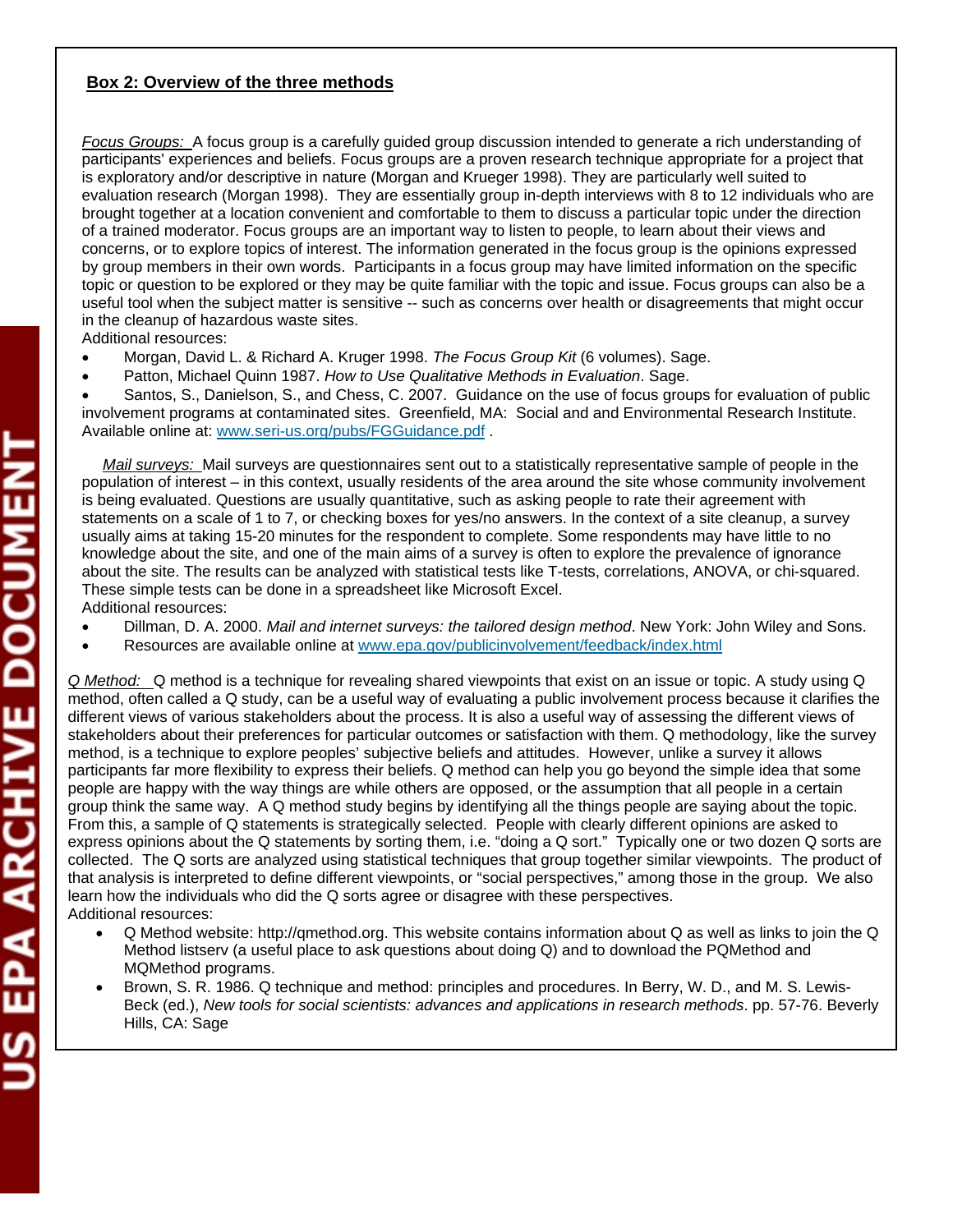**Gather feedback on process and outcomes**. We will side step the questions of the difference between community involvement process and outcomes (Webler and Tuler 2002, Chess and Purcell 1999). For example, some would see public education as part of the process and some would see it as an outcome. Regardless of what you call it, you can explore the effectiveness of facilitation, outreach mechanisms, forums, materials, etc. Or, you might want feedback on who is involved and why. In addition, you can gauge participants' satisfaction with remediation, trust in agencies, level of understanding…and the reasons behind them.

**Promote dialogue among stakeholders.** Discussion about the results of an evaluation effort can in itself be an important catalyst for of interaction between an agency, a community, and other stakeholders or parties. The process of evaluation provides opportunities for the agency and engaged participants to discuss issues – in a more structured way. An example of this was in the context of Department of Energy evaluations of Site-Specific Advisory Boards at nuclear weapons facilities (Bradbury et al. 1999, Bradbury et al. 2003).

Agencies have received anecdotal information about these and related issues for years. But evaluation can be more "scientific," formal, and systematic, with the attendant strengths and limitations.[2](#page-4-0)

## **WHAT DO YOU WANT TO KNOW?**

You never have enough time, money, (and participants' patience) to find out everything you would like to know. Often, you need to cut down your "want" list in half or even more. As researchers, we work backwards: what will be the most useful information for improving a situation or process? If the most important issue is how worried people are, we will spend less time focusing on the effectiveness of public meetings and more time trying to assess concerns. This seems obvious. But every time we can't figure out how to reduce the load, one of us remembers to ask: What do we really need to know? For

<span id="page-4-0"></span><sup>2</sup> Much of the information agencies receive is anecdotal (e.g., "several people came up to me after the meeting") or potentially biased ("A representative from the union or local Chamber of Commerce told me..."). Such information is not inconsequential. However, many professionals, who have spent their entire lives conducting evaluations, say it can be misleading and therefore dangerous. As those who study community involvement (including evaluation) as opposed to evaluators (who actually do the evaluations), we can see both sides of the issue. We have several thoughts on the issue. The evaluation should be in keeping with the scale of the community involvement effort (both in resources and geography) and the needs of the agencies and other participants. If the agency is going to scrutinize the results of the project, more than anecdotal evidence is called for. Potential for other forms of controversy, differences in cultures and ethnicities, and the weight of other factors that make community involvement especially difficult, may make formal evaluation very important. Regardless, don't get trapped into thinking that anecdotal evidence constitutes answers. Or that evaluation can be tacked onto the end of the community involvement effort (no more than community involvement can be effectively tacked on to the end of the remediation effort.) Or that you need a PhD to do it. Or conversely, that it is easy.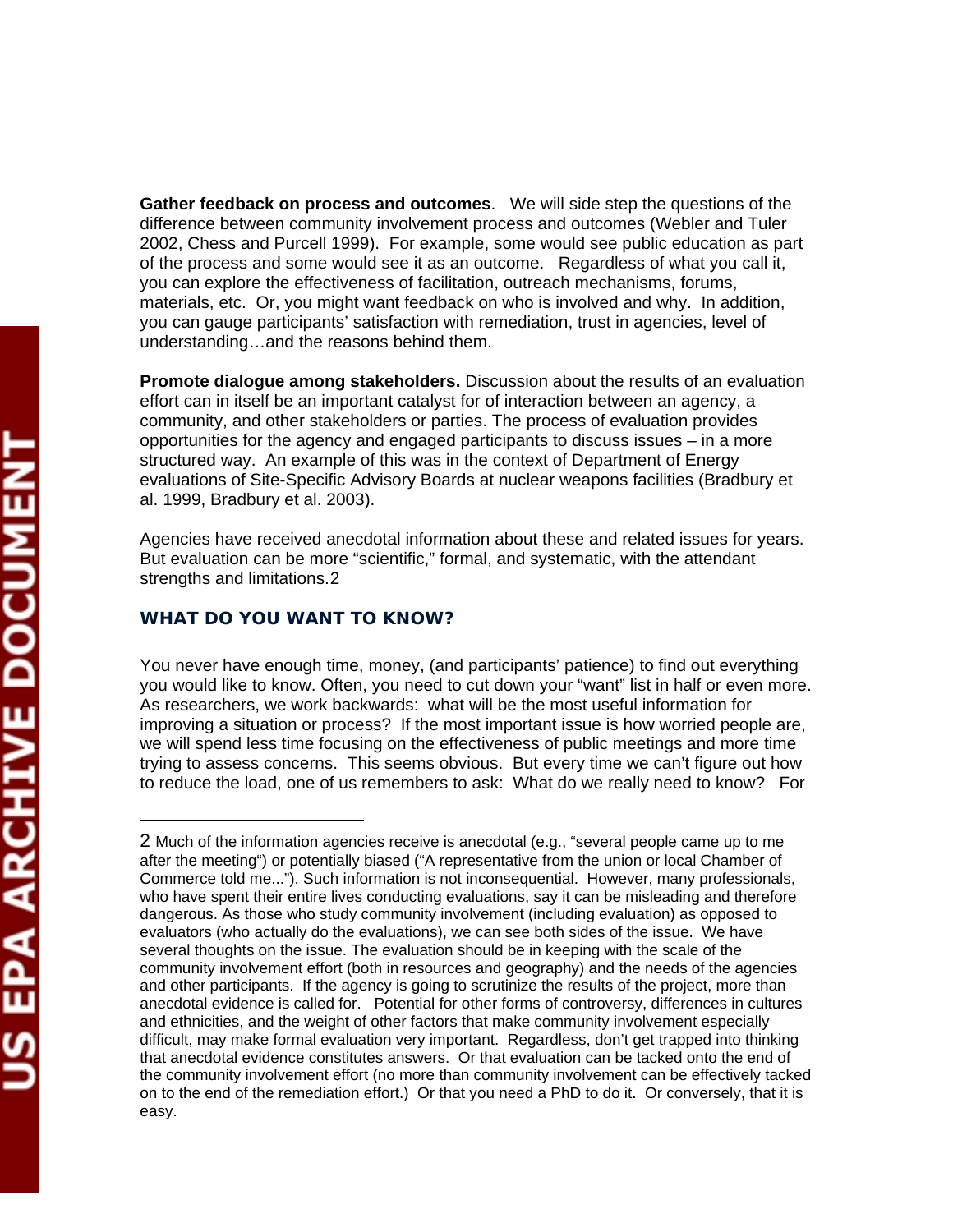examples of questions, see Boxes 3, 4, and 5.

Finding out what you need to know is not merely a matter of identifying key issues. We compared the information yielded by the three tools. We asked: what is different about the kinds of information we can find out from using focus groups, surveys, or Q method? If we asked about similar topics, would we find out similar things? We discuss some of our key findings below.

# Box 3. Types of questions asked in a focus group.

A comprehensive and well-structured discussion guide is essential for facilitating an interactive session that nets recomprenensive and went structured discussion galacters essential for radilitating an interactive session that help<br>valuable information. The guide spells out the topics that will be covered and provides a logical flow of valuable information. The galac spells oft the topics that will be covered and provides a legical now or questions<br>that are initially broad and open-ended to reduce the likelihood of biasing answers. Reponses are then foll mat are minimity produ and open bridge to rodded the intermided or blacking and their reported are then relief<br>probes to elicit more detail. The guide must also organize the time in a fashion that makes the focus group comfortable and interesting for participants. It is important to remember, however, that the guide is *not a script*. A skilled moderator will use it as a guide, exploring or further probing the comments participants make an skilled moderator will use it as a guide, exploring or further probing the comments participants make and manage<br>the dynamics of a group as necessary the dynamics of a group as necessary.

 $\frac{1}{2}$  are example questions from a discussion quide for officials (including local and state officials (including local and state officials (including local and state officials (including local and state officials (in The following are example questions from a discussion guide for officials (including local and state officials and<br>200001.51ft) agency staff).

Moderator: As I said earlier, we want to talk about community involvement in the clean up process at the modorator. The Foald banier, we want to take about commany invervenient in the clear up process at the liferent<br>Waukegan Harbor Area of Concern and Waukegan River Watershed. I'd first like to ask what are the different to ask what are the different environmental problems/issues that need to be addressed in the environmental problems/issues that need to be addressed in the clean up of the Waukegan AOC and watershed.

- What can you tell me about the different things being done to address some of these concerns? [Probe for what can you tell me about the different things being done to address some of these concern.<br>comments on separate clean up initiatives, studies, etc]
- concerns operate clean up initiatives, studies, etc]<br>in vou board/loarned obout these things [probe for courses, enceifie groups, in • How have you heard/learned about these things [probe for sources, specific groups, individuals, agencies<br>We modia etc.]  $\alpha$ , and  $\alpha$ , and  $\alpha$ vs. media, etc.]

Moderator: Before we talk more about some of the things you have mentioned, I'd like to talk a specifically about some of the opportunities and ways that different stakeholder groups have been involved in the little more specifically about some of the opportunities and ways that different stakeholder groups clean up process [and decisions about re-use] for the AOC and watershed. Moderator: Before we talk more about some of the things you have mentioned, I'd like to talk a little more

- What are some of the different stakeholder opinions or concerns about the different clean up initiatives what are some of the unferent stakeholder opinions or concerns about the unferent clean up finitiative that a<br>that are occurring? [probe for specific concerns differentiate clean up from re-use issues]. Is that a • What are some of the different stakeholder opinions or concerns about the different clean concern you think is shared by other stakeholder groups? Which ones? Are you aware of those who<br>might have a different perspective? might have a different perspective?
- Inight have a allefort perspective:<br>• What types of opportunities/activities exist regarding the Waukegan Harbor Area of Concern and what types or opportunities/activities exist regarding the wadkegan Franco Area or concern and<br>Waukegan River Watershed for people to learn about the various environmental issues and different clean waakegan Hiver watershed for people to fearn about the vancas environmental issues and<br>up [and re-use?] initiatives]? [Moderator will list on flip chart]
- Concern and Waukegan River Watership of the various to the various to learn the various to learn about the vari<br>Disk meet needle in the community are overe of these? Which enes would you • Do you think most people in the community are aware of these? Which ones would you say they are least most people in the community are aware of these? Which ones would you say they are least/most aware of? Can you give me an example?

Moderator: Before we talk more about some of the things you have mentioned, I'd like to talk a little more **Superifically** about some of the information or activities that have existed/exist for community involvement?

- What types of CI activities are people aware of? Has anyone participated in any activities (moderator will probe for the following: Public meetings? Public Availability Sessions? Technical Review meetings, site tours, comment on documents, etc). How did you find out about these activities/opportunities?
- Have your expectations or needs related to CI ever changed? How/why? Did that ever get communicated to EPA/PRP/Other? If so, was there a corresponding change in the CI activities to meet them?

**Focus Groups**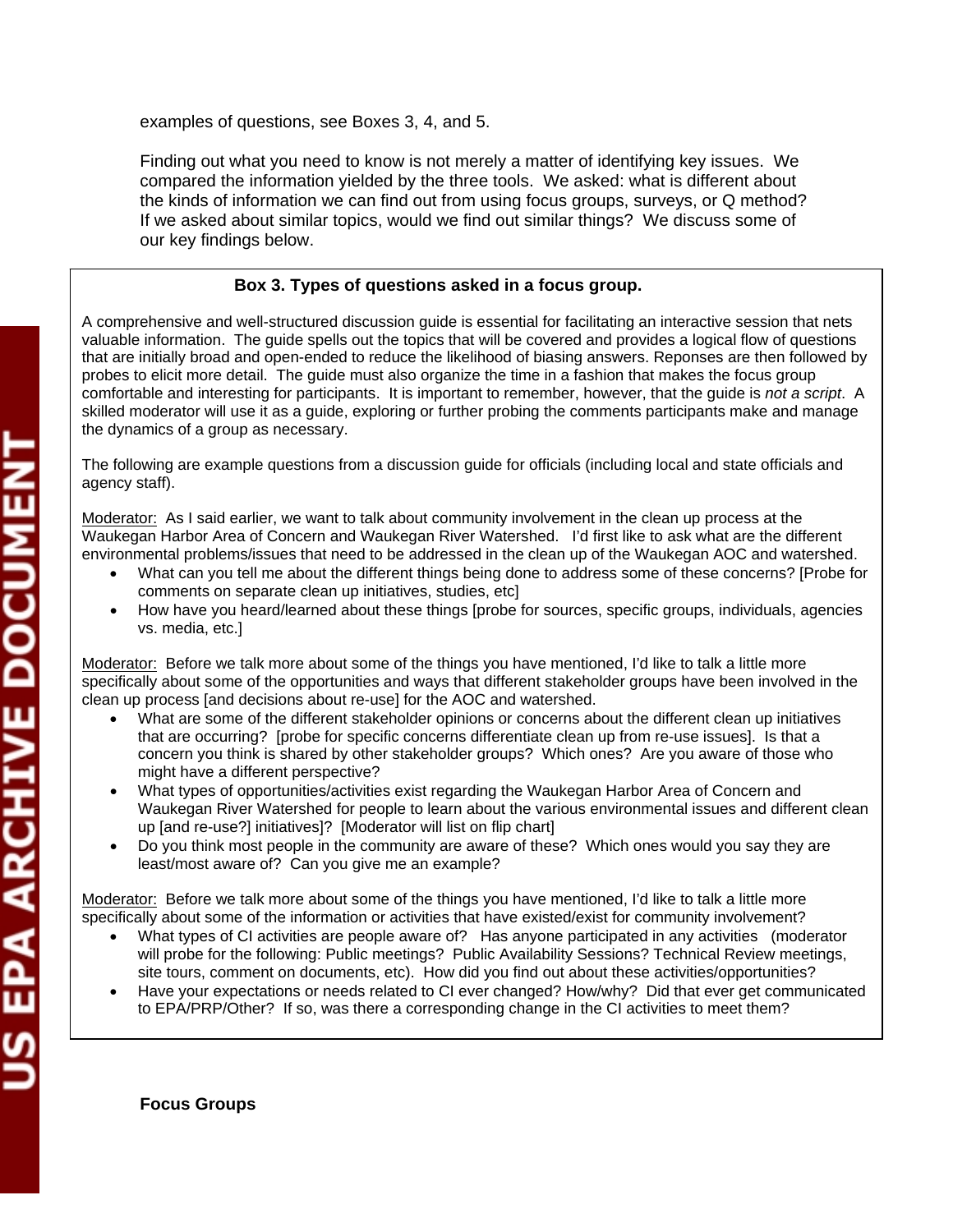*Focus groups can provide a rich and in-depth understanding of viewpoints.* The moderator can probe for additional information about priorities and preferences of focus group participants. Group dynamics can lead to deeper and richer information being discussed. New lines of inquiry can emerge. In fact, you can even ask about the fundamental purpose of the community involvement effort.

For example, in Toms River, New Jersey, we found that the focus group of highly engaged participants saw the primary purpose of community involvement as keeping the officials and agencies "at the table" to reach agreement. Participants also saw this as a way to educate the agencies to facilitate better decisions.

*Focus groups can provide insights into participants' views about the specifics of a community involvement process.* For example, we learned in Toms River that uninvolved residents thought a community advisory group would be helpful but those who were highly engaged did not see it as useful at this stage of the remediation. We also learned that the experience of a failed remediation at a nearby site led people in a focus group of highly involved participants to be somewhat skeptical of the chosen remedies at the Ciba Geigy site. On the other hand, while participants in a focus group of "officials" acknowledged such concerns they did not see community outreach efforts as being able to address them and they discounted comparisons between the two sites.

## **Box 4. Types of questions asked in a survey.**

The following are some of the questions we asked in our survey for the Waukegan Harbor Area of Concern case study. After each of the questions a list of options were provided and the respondent was asked to rank the familiarity, satisfaction, etc. on a 6-point scale.

- Compared to all of the other issues facing Waukegan, how important do you think the harbor cleanup is?
- The overall harbor cleanup is made up of several connected parts. How familiar are you with the different components of the harbor cleanup?
- How satisfied are you with the progress of the cleanup of each of these parts of the harbor cleanup? Check "D/K" if you don't know what progress is being made on a part of the cleanup.
- How have you have learned about the harbor cleanup? (Check all that apply)
- How would you prefer to receive site information? (Check the ONE you most prefer)
- How interested are you in obtaining information about the following topics? (Circle one answer for each question)
- What is the best way to get your participation? (Check the ONE you most prefer)

#### **Surveys**

*Surveys provide data about specific topics.* For example, our surveys asked respondents for their sources of information, as shown in Box 6. Based on these responses, evaluators can assess whether their efforts are reaching people including whether there are differences among specific subgroups in the population (e.g., Caucasian vs. Latino residents). These results suggest that newspapers are a much more important source of information about the harbor for Latinos than for Caucasians. However, the survey does not tell you why. It also cannot tell you how people feel about a particular source of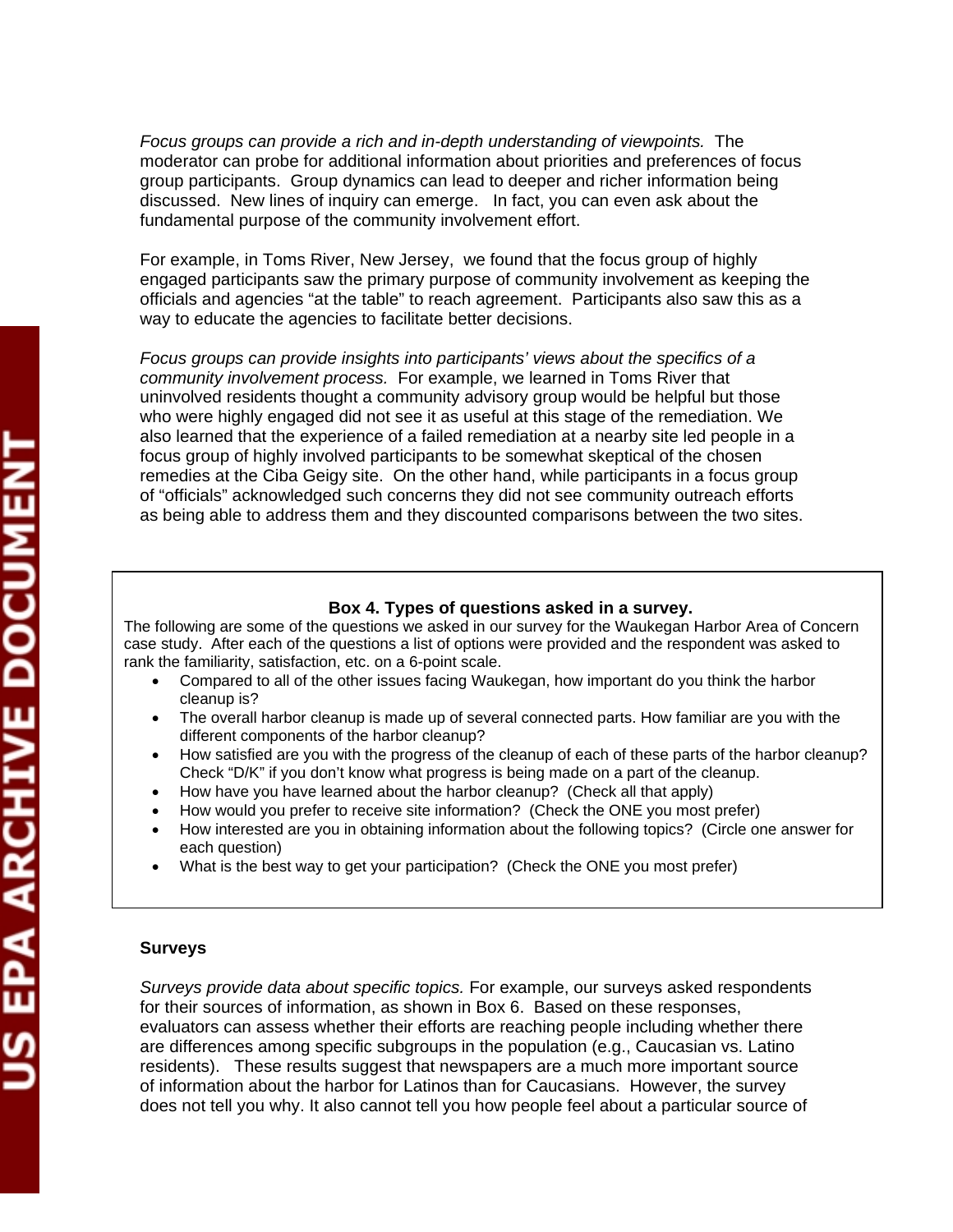information – if they trust it or if they understand it. Nor can it tell you anything about the quality of the information provided by the source. A focus group could tell you a lot about what a few people feel about the news coverage of the harbor area.

*Because surveys ask about specific topics, important concerns, problems, or ideas may be missed.* For example, we asked about people's preferences about how to obtain information concerning remediation activities, including preferences for "presentations at local clubs and organizations." We could not find out from the survey results that some segments of the Latino population were most likely to go to the social clubs. Instead, the focus group was the source of that insight. Surveys ask questions evaluators think are important, but evaluators might miss important questions.

#### **Box 5. Types of questions asked in Q Method.**

The sorting instruction defines the context in which the Q participant's perspective is being sought. For example, one sorting instruction might ask the person to sort the statements based on how well each statement describes the actual situation, while another may ask the person to sort the statements based on how well each describes how they would like things to be. If you are evaluating an on-going process then your sorting instruction should specify whether people should be giving their views on the things that have happened so far or on what should happen moving forward. For our case studies at Ciba-Geigy and Waukegan Harbor we had each person conduct two Q sorts – one about the public involvement process and one about the clean-up outcomes. The sorting instructions we used at Ciba-Geigy were:

Process: When you think about where the process is now, what should happen next? Sort the statements according to most like I think the process needs to be to least like I think the process needs to be.

Outcomes: When you think about the remediation of the Toms River Ciba Geigy site, what do you think about what has been done in the past and is being done currently? Sort the statements according to most like I think to least like I think.

#### **Q Method**

*Q method provides a holistic representation of people's views on a topic and the relative importance of those views.* However, the evaluator must choose in advance to ask about certain issues—which are the basis of the Q statements that respondents prioritize. Thus, Q shares some of the same limitations of surveys. For example, like the survey our Q statements did not include anything about the use of social clubs (or churches) to reach the Latino community in Waukegan. Therefore, we could not find out anything about the relative benefits of clubs versus churches. Even if we included a statement about this issue, we might not learn much. For example, suppose we included the following statement: "Social clubs should be used for outreach to the Latino community." This statement may not have been ranked among the "most important" by enough respondents for it to become a distinguishing statement in any of the perspectives that emerged. It would be unlikely that its relevance and importance would be understood by the evaluator. This means that evaluators may not learn about some important issues if they do not know to ask. As one participant told us, he felt "captive of the statements."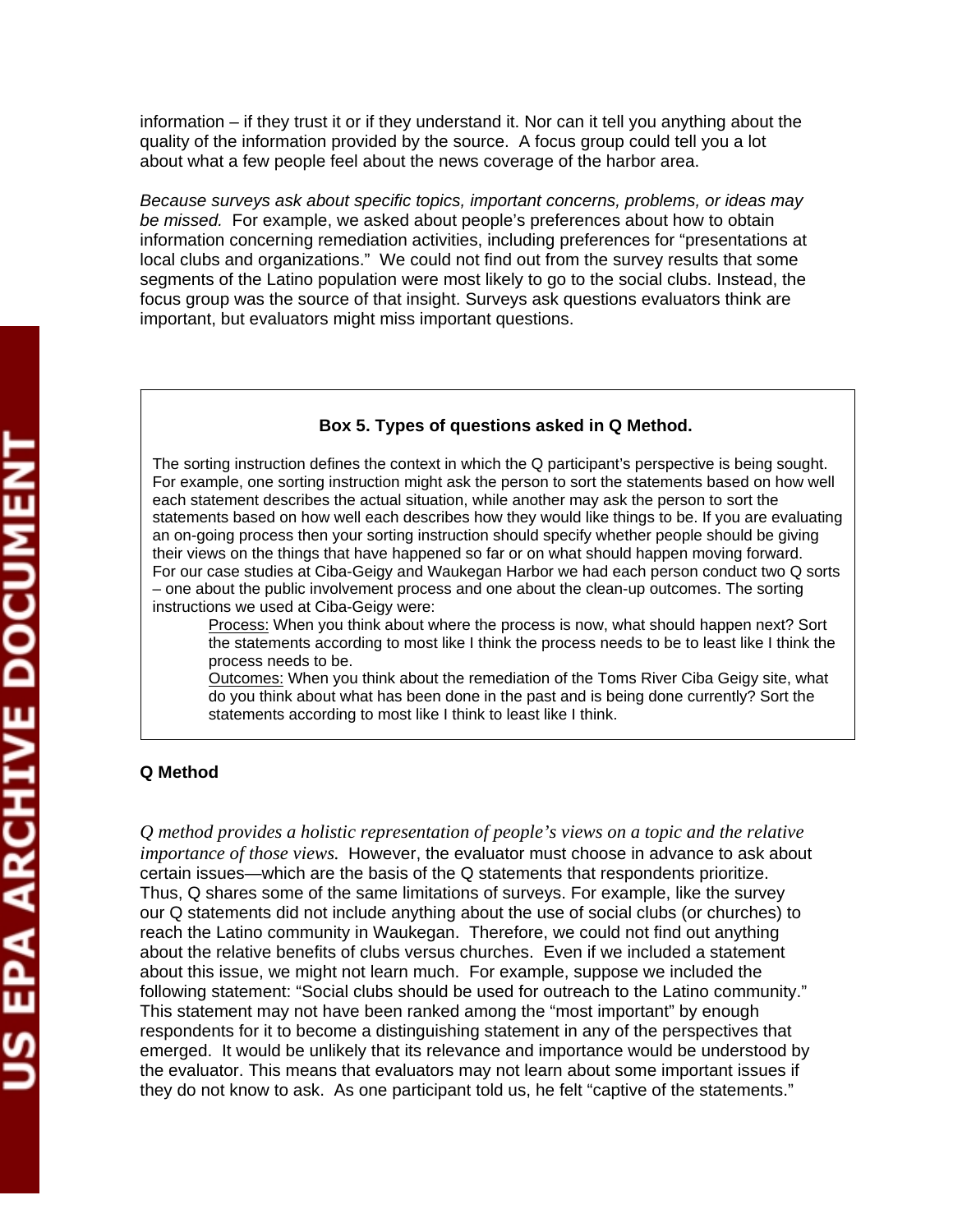*Q can more dramatically highlight differences among perspectives than either focus groups or surveys.* Q requires each person to rank the same set of statements. In addition, people prioritize statements without the potential for the 'bandwagon effect' that can be found in groups and which can hide differences. Also, people may reveal more outside of the group setting. For example, despite the trusting relationships in Toms River, we found two different perspectives about desired outcomes. People associated with one perspective are more concerned about the current bioremediation and groundwater treatment efforts. They also feel that the air monitoring system is adequate and that the air monitors are state-of-the-art. The second perspective is most concerned with drums in a nearby landfill that is not slated for remediation. Respondents associated with this view also fear that the air monitoring systems at the current site are not

adequate and that the community may not be appropriately warned in case of an emergency.

|                                  | All respondents |           | Latino         |           | Caucasian      |           | $\overline{X^2}$ for Latino vs.<br>Caucasian |
|----------------------------------|-----------------|-----------|----------------|-----------|----------------|-----------|----------------------------------------------|
|                                  | Yes             | <b>No</b> | Yes            | <b>No</b> | Yes            | <b>No</b> |                                              |
| a. Mailings from the             |                 |           |                |           |                |           |                                              |
| responsible agencies             | 28              | 93        | 14             | 29        | 10             | 49        | 0.066                                        |
| b. Mailings from the             |                 |           |                |           |                |           |                                              |
| <b>Community Advisory Group</b>  |                 |           |                |           |                |           |                                              |
| (CAG)                            | 25              | 95        | 11             | 33        | 10             | 47        | <b>NS</b>                                    |
| c. Newspaper articles            | 91              | 32        | 26             | 18        | 48             | 11        | 0.013                                        |
| d. Radio or TV news              | 62              | 61        | 20             | 24        | 31             | 29        | <b>NS</b>                                    |
| e. Family or friends             | 66              | 55        | 21             | 23        | 30             | 28        | <b>NS</b>                                    |
| f. The internet                  | 23              | 96        | $\overline{7}$ | 35        | 10             | 49        | <b>NS</b>                                    |
| g. Public meeting or             |                 |           |                |           |                |           |                                              |
| information session              | 14              | 104       | 4              | 38        | $\overline{7}$ | 51        | <b>NS</b>                                    |
| h. Direct conversation with      |                 |           |                |           |                |           |                                              |
| someone from the responsible     |                 |           |                |           |                |           |                                              |
| agencies                         | 15              | 105       | 5              | 38        | 5              | 53        | <b>NS</b>                                    |
| i. Direct conversation with      |                 |           |                |           |                |           |                                              |
| someone from the CAG             | 9               | 110       | $\overline{2}$ | 40        | $\overline{c}$ | 56        | <b>NS</b>                                    |
| j. Information about the         |                 |           |                |           |                |           |                                              |
| lakefront is "common             |                 |           |                |           |                |           |                                              |
| knowledge"                       | 42              | 77        | 17             | 26        | 15             | 42        | <b>NS</b>                                    |
| k. Know someone who worked       |                 |           |                |           |                |           |                                              |
| at the lakefront                 | 23              | 97        | 5              | 38        | 11             | 47        | <b>NS</b>                                    |
| I. Participation on one or more  |                 |           |                |           |                |           |                                              |
| citizen groups                   | 12              | 109       | 4              | 40        | 4              | 54        | <b>NS</b>                                    |
| m. Events at the school (either  |                 |           |                |           |                |           |                                              |
| directly or through your school- |                 |           |                |           |                |           |                                              |
| age children)                    | 16              | 103       | 10             | 33        | 3              | 54        | 0.008                                        |

|                     |  |  | Box 6. Number of 'yes' and 'no' responses regarding past sources of information (Waukegan |
|---------------------|--|--|-------------------------------------------------------------------------------------------|
| Harbor AOC survey). |  |  |                                                                                           |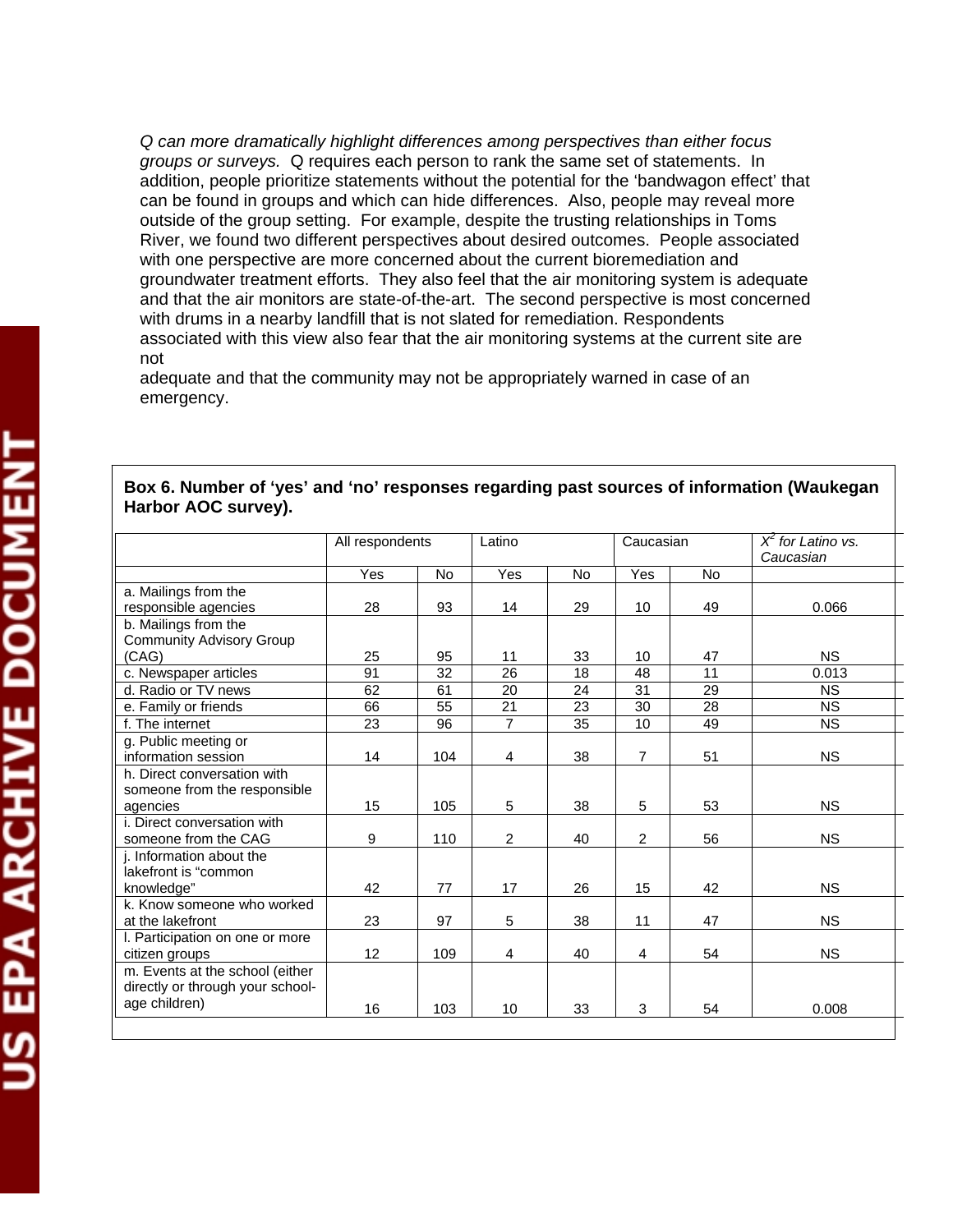Q also can reveal conflicts about process. For example, in the Waukegan Harbor case study we found a few points of strong disagreement between the two perspectives. Both perspectives strongly endorsed having clear standards for remediation. But, one perspective saw the importance of asking for public preferences, while it was rejected fairly strongly by those who were members of the second perspective. Respondents associated with the second perspective feel strongly that community involvement may delay the process and cost agency personnel too much time that could be spent solving problems.

## **WHO DO YOU MOST WANT TO UNDERSTAND?**

There are many people who may be interested in or affected by a community involvement process and site remediation decisions. Sometimes it is useful to gather feedback about how the entire community feels. In other cases, you may want to target your efforts to gather feedback about specific groups within a community. There are a number of possibilities, including the general public, highly involved community members, environmental justice populations, local elected officials, staff of local government agencies, staff of state and federal agencies, etc. There may also be great diversity within some of these categories. For example, the general public can include people who live within a certain radius of a site, who have attended prior events (e.g., public meetings), or whose native language is not English.

Our project explored what we could learn about various groups using the three different tools. While in theory any of the tools could have been used for the same groups – some tools are better suited to learning about particular people. We asked: what groups are the tools most useful for gathering feedback from? We discuss some of our key findings below.

## **Focus Groups**

*Focus groups gather feedback from a wide range of stakeholders. But some people may not feel comfortable sharing their views in a group.* Participation in a group of "similar folks" can make some more comfortable about sharing their views. However, others are more reluctant to speak publicly. This is not merely shyness. We found, for example, that elected officials were less likely to attend a focus group and speak openly in what is essentially a public venue. Similarly, discussion in a focus group may be hampered by the presence of staff from the agency sponsoring the community involvement effort or from the responsible party. Some people may not be used to anyone asking them what they think or may not have experience with similar forums. This may or may not be an impediment, as the following quote from a Latino leader in Waukegan illustrates:

They [Latinos] didn't know at the beginning what is a focus group. They thought the facilitator would answer their questions. It took time for them to figure out that facilitator wanted to know what they think. They are not used to that, it was a positive experience for them. They learned a lot. They got in touch with their feelings, what else they want to learn. They got to hear what neighbors think. [It was] very positive.

*Focus groups can be challenging if there are significant conflicts among participants in the same group*. For example, according to participants in our Tom's River case study,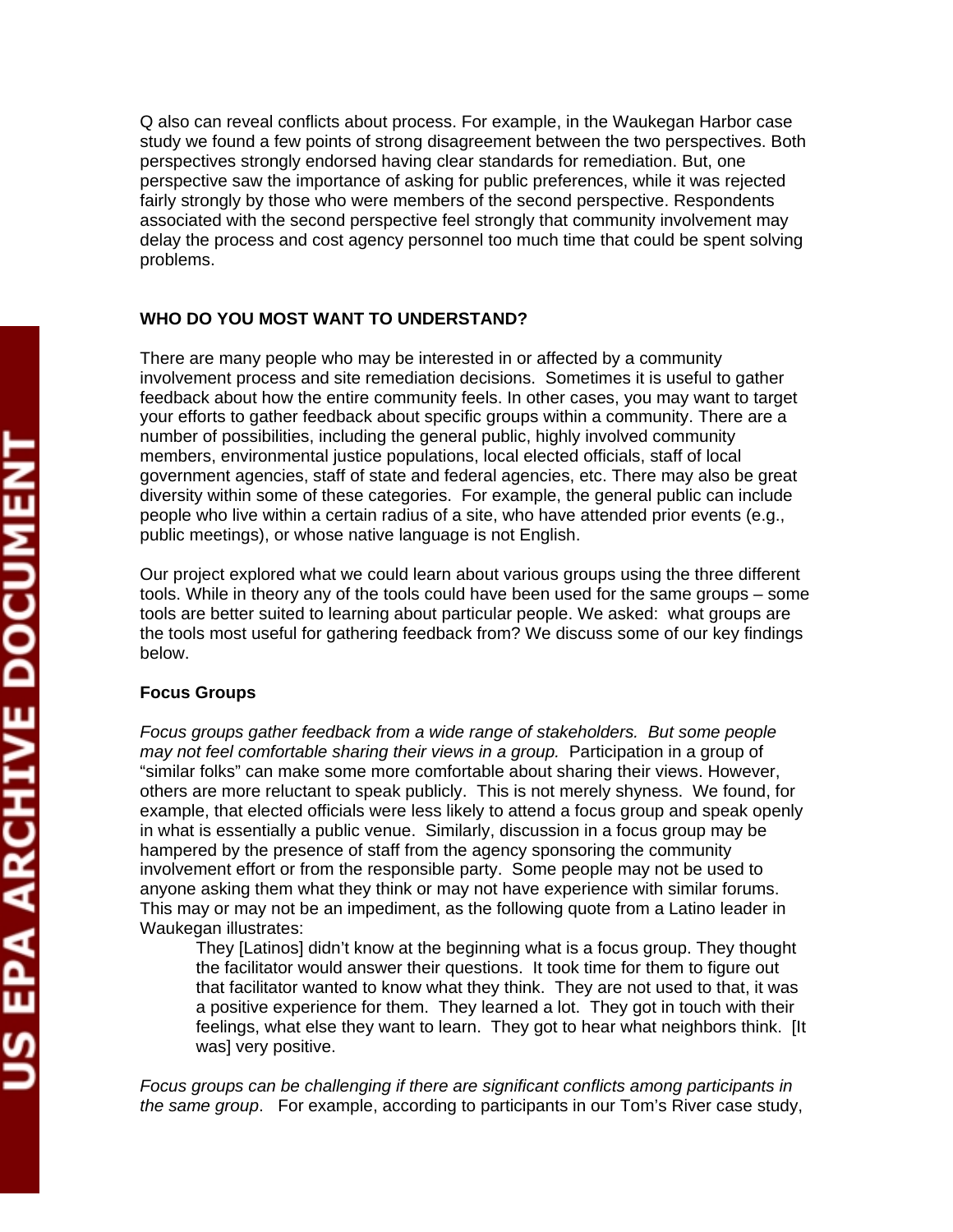when the remediation began, focus groups would have been problematic because of the level of conflict among some people. However, after spending years dealing with the site, opponents developed better relationships and could discuss issues openly in a focus group. There is also a risk that members may sidestep conflicts and underlying problems may never surface. On the other hand, they also felt a skilled moderator might be able to create a safe enough environment for discussion. Another option is to organize the groups carefully so that people with conflicts are not present in the same focus group; the key is not to have too many extremes in a single group.

*Focus groups may not attract the uninvolved or uninterested.* They may not want to invest their time*.* However, civic organizations have been known to recruit members for focus groups in exchange for a contribution to their organization. In this case, their sense of community overcomes their apathy about the topic. Another strategy to overcome this obstacle is to frame the focus group discussion in a broader context. For example, rather than say "come to a group to discuss community relations at the site," you might invite people to come talk about issues of importance to their community.

#### **Surveys**

*Surveys gather information from a broad sample of people, but obtaining a representative sample can be challenging.* . Decisions must be made in advance, for example, if race, gender, ethnicity, proximity to the site, or other characteristics are important to consider. If so, the sample must be designed so that adequate responses are obtained from each sub-group of interest.

In Waukegan we needed to make sure that we adequately sampled the Latino population, which used the waterfront but was relatively uninvolved in making decisions about the remediation. For example, when comparing Caucasian respondents with Latinos, Latinos were more likely to have heard about the site through school meetings. The differences were large and statistically significant. This suggests that outreach via schools is a good way to reach members of the Latino community. Caucasians were statistically more likely to have learned about the remediation activities from newspaper articles than Latinos.

*Surveys can be effective with the uninvolved or uninterested.* In our two cases, surveys worked well to gather information from people who had otherwise not participated in site remediation activities (including community involvement activities; also see Charnley and Engelbert 2005). For example, in the Waukegan Harbor case we found that many of our respondents were not engaged with the remediation or community involvement activities, yet they returned completed surveys (see Box 7).

*Surveys require an appropriate response rate.* While researchers may argue about what constitutes a reasonable response rate, they will all agree that a survey with a low response rate is likely to be biased or otherwise invalid (Dillman 2000). If the response rate is low, generalizing the results to the full population is inappropriate. You are unlikely to know what kind of people failed to respond to your survey. Was it the harried moms? Or, people who live further from the site? The usefulness of survey results is very dependent on who responds to the survey. If despite best efforts responses are not obtained from a certain group, say families with young children, the results will say very little about how that group thinks or about how that group's thinking differs from others in the population. For example, our survey is Waukegan was appropriately criticized for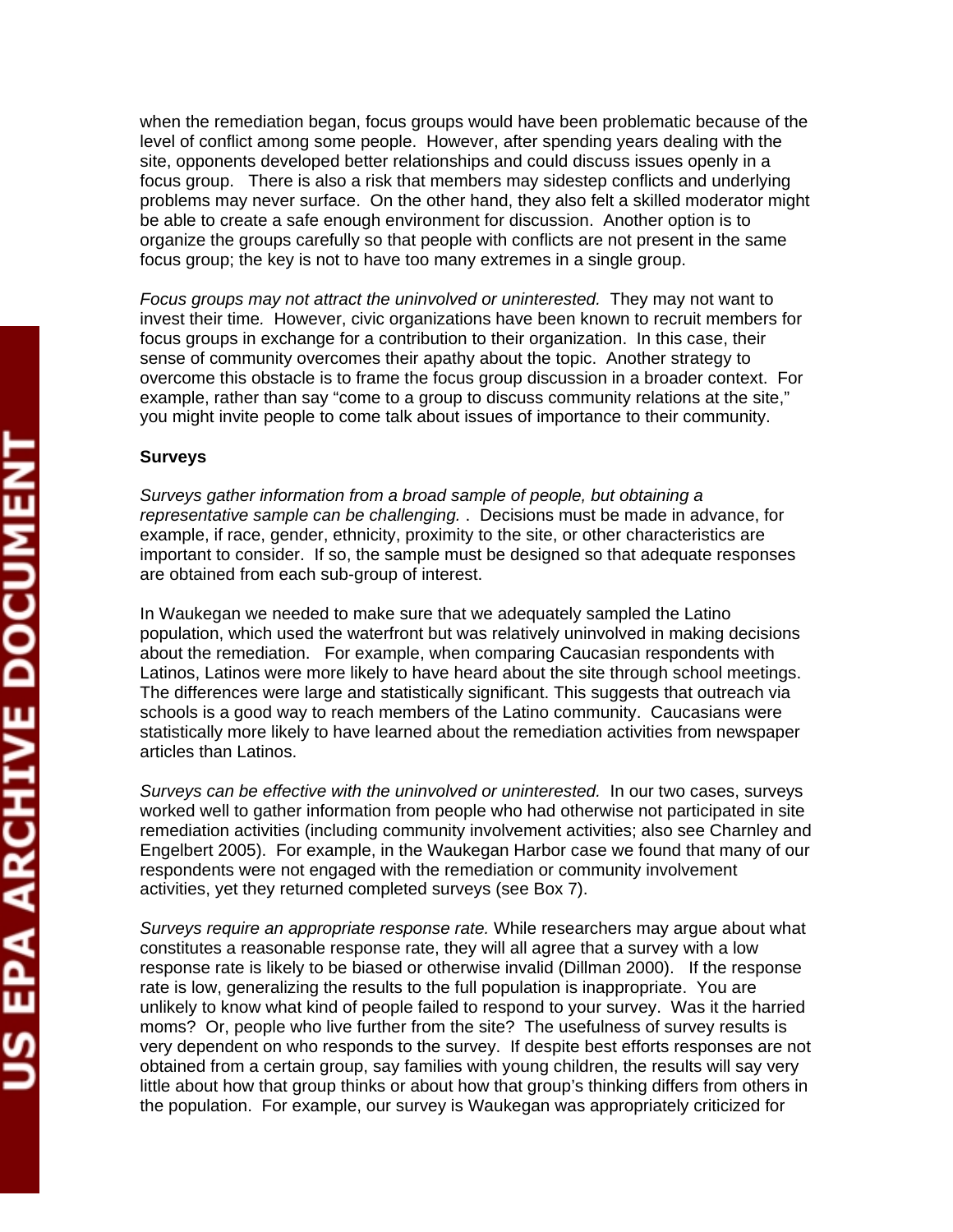Box 7. Surveys may be a good way to reach the uninvolved.

The responses to our survey in Waukegan indicate that people generally feel themselves to be uninformed about issues that might affect their concerns about risks. We asked "The cleanup effort addresses contamination and environmental health risks from several different sites through a variety of activities. How familiar are you with each of these activities?" A relatively large number of surveys were returned without a response to this question or with a response of "Don't know." Latino respondents were much more likely to not response or to indicate "Don't know." Thus, lack of knowledge did not preclude their completing the survey.

| <b>Question 4</b>                               |             |        |           |
|-------------------------------------------------|-------------|--------|-----------|
|                                                 | All         |        |           |
|                                                 | respondents | Latino | Caucasian |
| a. Dredging of the harbor                       | 8%          | 16%    | 5%        |
| b. Cleanup of the OMC Superfund site            | 11%         | 22%    | 5%        |
| c. Cleanup of the Johns Manville Superfund site | 13%         | 29%    | 5%        |
| d. Cleanup of the Yeoman Creek Superfund site   | 12%         | 24%    | 5%        |
| e. Planning for the Waukegan River watershed    | 14%         | 31%    | 5%        |
| f. Revitalization of downtown Waukegan          | 10%         | 22%    | 3%        |
| g. Redevelopment of the Waukegan harbor area    | 11%         | 22%    | 5%        |
| h. Development of recreational facilities       | 11%         | 24%    | 3%        |
| i. Cleanup of beach areas                       | 10%         | 20%    | 5%        |
| i. Delisting of Waukegan Harbor                 | 15%         | 31%    | 8%        |

The results also indicate that people do not appear to be familiar with government agencies or other groups involved in the remediation effort, as shown in the Table below. It is not just that they are unfamiliar with these groups – they are also not familiar with what is being done to remediate the sites and the lakefront area.

#### **Table 3. Question 6: Familiarity with different government agencies and groups involved in the clean-up effort in the Waukegan lakefront area. (scale: 1 = very unfamiliar, 6 = very familiar).**

|                                      | All         | Latino | Caucasian |
|--------------------------------------|-------------|--------|-----------|
|                                      | respondents |        |           |
| a. US EPA                            | 2.9         | 2.7    | 2.8       |
| b. Illinois EPA                      | 2.9         | 2.6    | 2.8       |
| c. Lake County Health Department     | 3.0         | 2.6    | 2.8       |
| d. City of Waukegan                  | 3.2         | 2.8    | 3.1       |
| e. Waukegan Harbor Citizens Advisory |             |        |           |
| Group                                | 2.8         | 2.6    | 2.5       |
| f. Waukegan Main Street              | 3.0         | 2.9    | 2.9       |
| g. US Congressman Mark Kirk          | 3.1         | 2.6    | 3.1       |

While data in the two tables reveal that people were unfamiliar with clean-up activities or groups involved in the remediation effort, they still responded to the survey. It would have been a challenge (but not impossible) to invite such people to participate in an evaluation based on Q method or focus groups.

Because we asked respondents to indicate their race, we know our response rate for this group was not representative of their actual numbers in the population.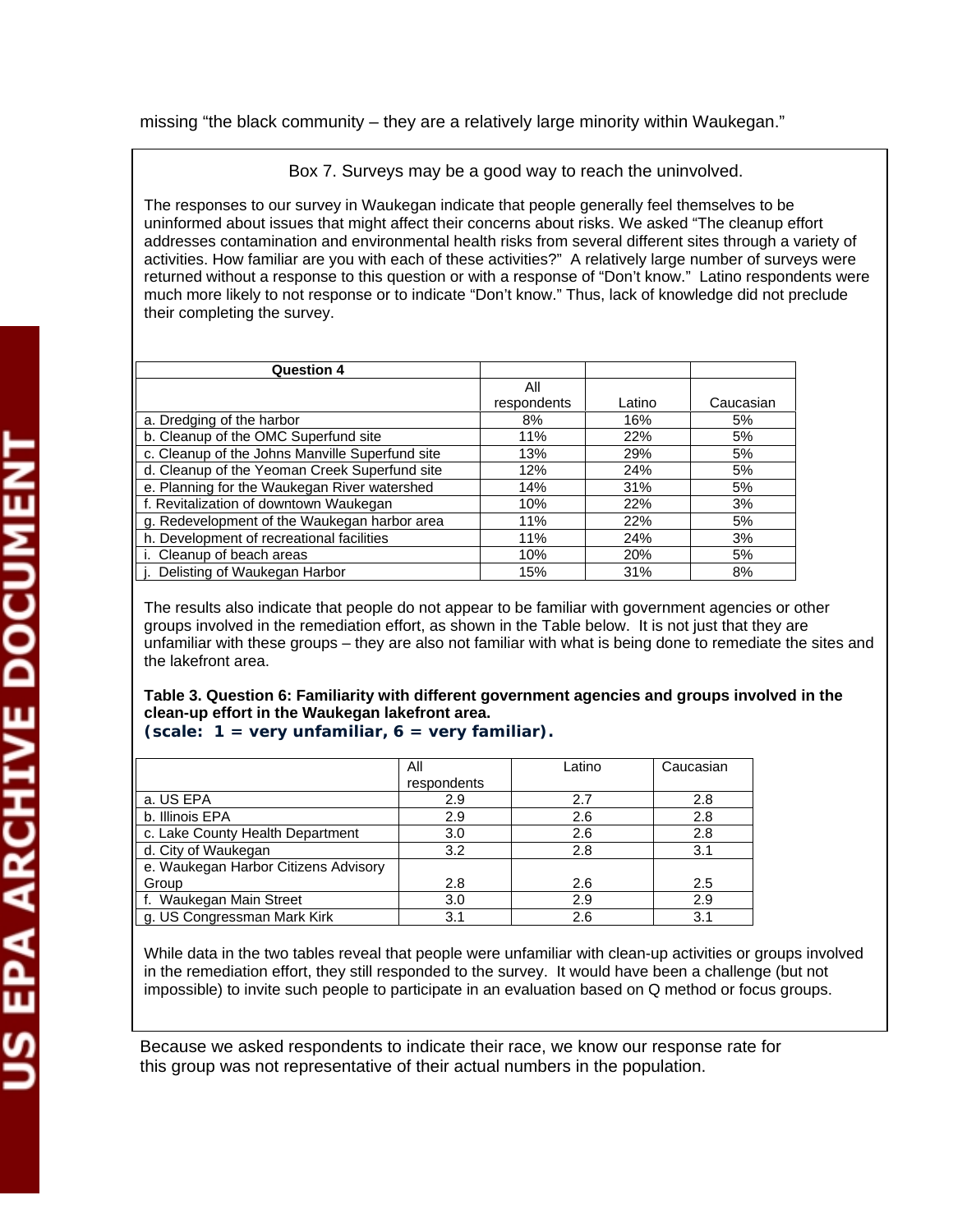## **Q Method**

*Q method is useful for gathering information from people with a broad range of perspectives. But, as with focus groups, if you don't know the community, you can fail to identify important perspectives.* When using Q method (and focus groups) the evaluators must develop a sense about the variation in views among the population of interest – and why these differences are likely to exist. For example, institutional affiliation and group membership are often used as an indicator for different points of view – but they may not be an accurate predictor of meaningful differences about preferences for community involvement. Neither may race, gender, etc. The differences may arise from fundamental values about, for example,

democratic participation or the role of expertise in decision-making. Unlike surveys, Q method allows you to involve additional participants that you have previously overlooked so that you can adapt as you learn more.

*Q method does not effectively elicit opinions of people who are uninvolved or uninterested in the process or site remediation.* If people are uninvolved or not interested, they are unlikely to have strong opinions about the statements, so it will be hard for them to express clear preferences. They are also less likely to enjoy the process. Sorting Q statements can be challenging and some people reported not liking to have to make choices about how to rank statements. Others enjoyed the process tremendously. We heard from some of our participants it would be hard to get other people in the community to spend time doing a Q sort and that "you need something, some knowledge first to do Q. You cannot just do it."

However, we have found that in exchange for a contribution to their organization some people can be motivated to spend their time doing a Q sort.

## **HOW WILL THE INFORMATION BE USED?**

The goal of an evaluation should be to gather feedback that can make a difference. But, there can be many purposes for an evaluation. Tools may be better suited for some purposes than others. Focus group data cannot be easily condensed to a graph, as can surveys. Conversely, graphs don't speak to everyone, while information from focus groups is relatively easy to understand. Similarly, if an agency wants to compare data across sites, quantitative data can be easier to represent. Q method by virtue of its uniqueness can attract attention when others do not.

In this section we discuss differences in the kind of information that is produced by each tool, and how that affects how the information can be used. In addition, we found that the tools elicited different ideas about how they can be used to engage and empower community residents and support outreach efforts.

#### **Focus Groups**

*Focus groups provide qualitative information that can be easily interpreted by a wide range of audiences.* They have a certain "face validity". Focus group findings are usually reported in the own words of the participants. When we presented the results of our focus groups, participants found it easy to understand the results. Use of narrative quotes made the findings more salient.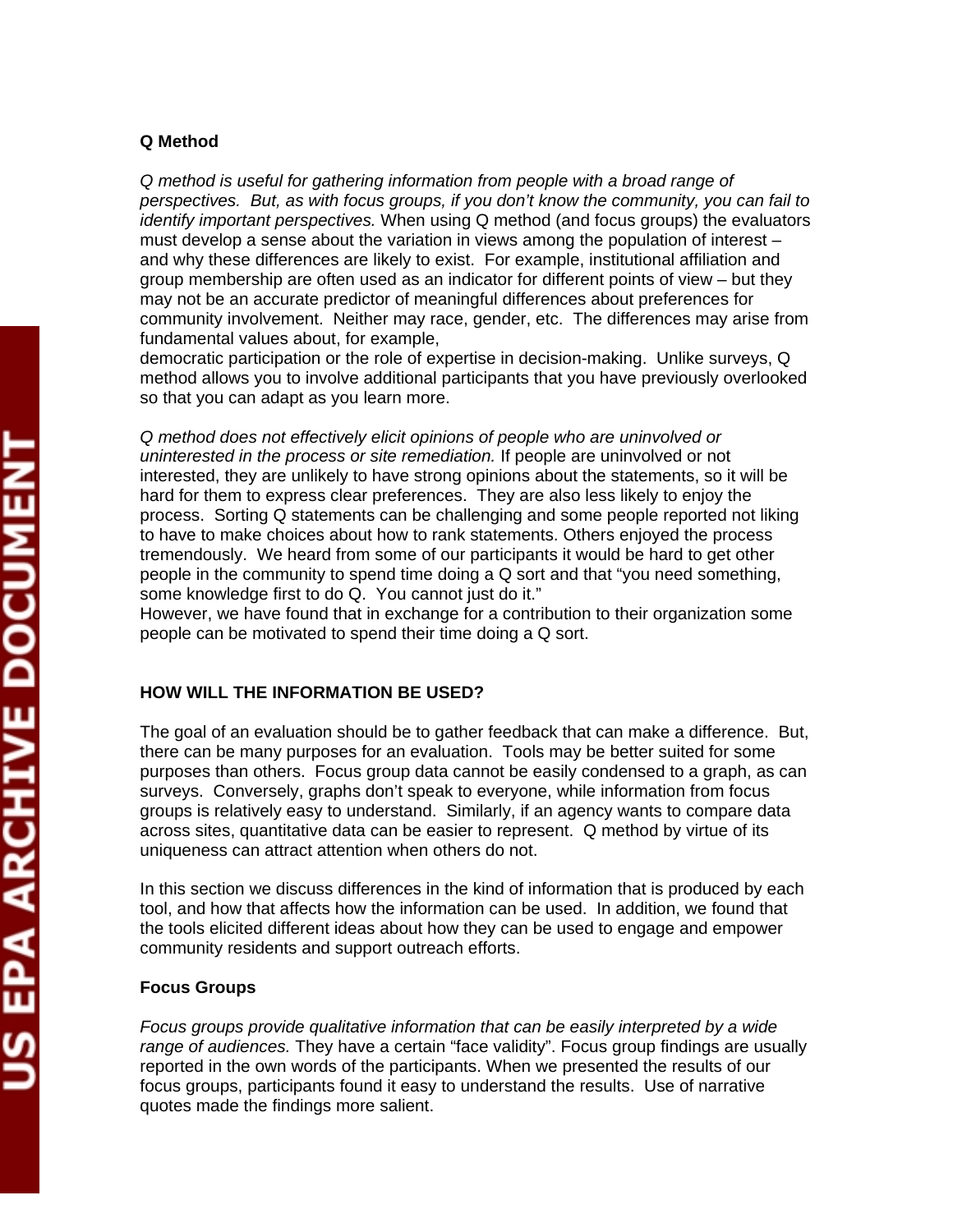*On the other hand, focus group results can be difficult to compare systematically.* Data derived from different groups and within groups may be a challenge to compare systematically. Comparability depends to a great extent on the moderator, who can direct the participants in different groups to discuss the same topics. But it is often the case that different groups will discuss different content, even if the same general topics are raised by the moderator. For example, one group's discussion about access to data might focus on fairness and trust, another on limitations of the data. This can happen because a participant may be responding to the specifics of what another person said, and the same issues will not necessarily be discussed in each focus group or by all the people within the same focus group. Lack of comparability may also result because of a purposeful decision by the moderator – to explore, for example, an issue that was not included initially in the discussion guide but was raised by participants in one of the groups. Thus, information obtained may not be consistent across groups.

*Focus groups provide an opportunity for people to meet and learn, which can be particularly important for people that have been uninvolved.* Participants in both of our case studies noted this benefit. In Toms River one person told us that "focus groups promote a lot of give and take among participants – generate ideas and new thoughts. But there is a danger of opening up animosities." In Waukegan we were told that "people left the focus group asking" 'what is next'? We had their interest, awareness, they wanted to know what they can do now." Participants in the Spanish language focus group felt more strongly that the focus group stimulated their thinking about remediation options than did participants in the other groups. In Toms River participants found the focus groups stimulated their thinking and provided a sense of how others think.

#### **Surveys**

*Surveys provide quantitative measures of responses that facilitate comparison and they can provide information that is generalizable to the larger population of interest*. In a survey people respond to the same set of questions and response options. When enough responses are obtained it is possible to make claims about the general population of interest as long as the sample is not biased, as we discussed above.

*Surveys provide an opportunity for outreach.* This was a point made in our feedback groups, and by written comments on some surveys. For example, participants in our feedback groups told that the questions were a good way to spark learning and that the "process of doing survey may perk interest among those that have yet to be very involved."

## **Q Method**

*While Q method facilitates both quantitative and qualitative comparisons of perspectives about community involvement and about specific process features, the method does not allow claims to be made about how many people hold those perspectives.* In Q method everyone who participates responds to the same questions and must express their preferences in the same way. This allows comparisons to be systematic. However, Q method is not geared toward gathering data from representative samples of respondents (like focus groups). Instead, the approach is used to find differences among people with different perspectives; it works best when data are gathered from people representing all the important perspectives in the population of interest. But, because of the small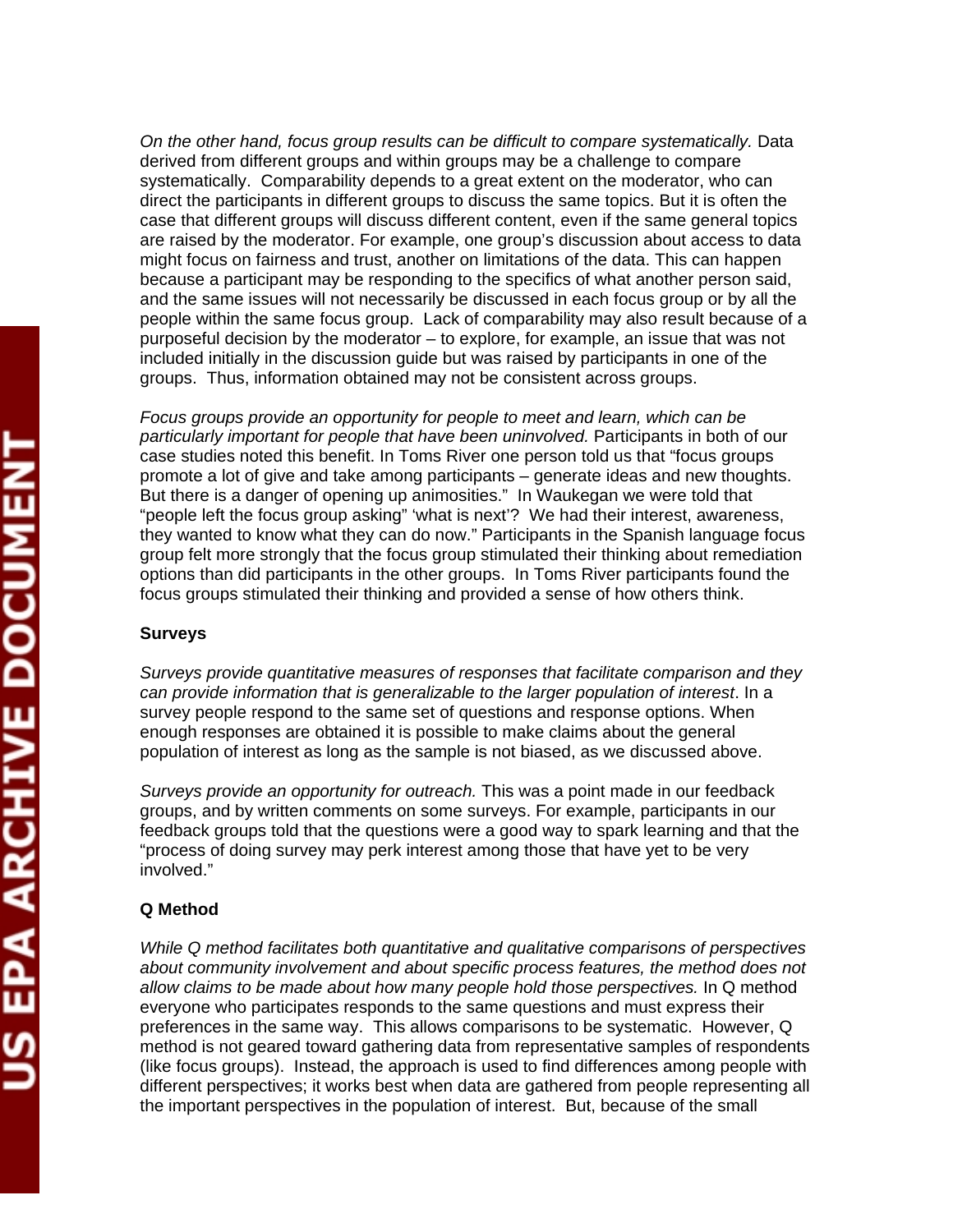number of people providing data, the prevalence of the perspectives cannot be determined.

*Q method can help individuals think about what is important to them because the process forces them to make choices about their preferences.* For example, people often report that the effort stimulates their thinking. However, not everyone thinks so. When asked about this issue in the questionnaire completed after doing a Q sort, we found that Q sort participants in both Toms River and Waukegan were divided as to whether the group Q sorts stimulated their thinking about the community involvement process or the remediation options.

#### *Conclusion*

While *ad hoc*, informal evaluation is often done, more systematic efforts are usually called for. They are more likely to produce "useable knowledge" and build a basis for making improvements.

There can be a bias toward gathering as much information as possible. Our cautionary note, however, is to be selective. Focus on what will help make specific kinds of improvements – what is useful for your particular purpose.

Many tools, or methods, can be used to gather such information. They form a kind of tool-kit. Practitioners should be clear about their choices, considering the trade-offs of each. In this article we have presented information about three effective tools that can be used to gather feedback about community involvement efforts and people's preferences for outcomes: focus groups, surveys, and Q method. Other evaluation tools, such as one-on-one interviews, should also be considered and can be readily incorporated into the other methods. Being systematic in whatever approach is selected is important to ensure results are robust and credible.

Usually, you will not be facing an either-or choice. In fact, adopting a multi-method approach can be very useful. There are three reasons.

First, information gathered using one method may inform further evaluation using a second method. You can use focus groups (or interviews) to generate statements for Q method or identify important questions to ask in a survey. In our project we did background interviews in each case to identify statements for the Q study.

Second, one approach may be better suited for a particular moment in time. For example, interviews may be useful at the beginning of a process, because they will help you build relationships with key people. Focus groups can also be used effectively midstream to give you a broad feel for what is working, what's not, and enable you to make changes. Q method is not going to be an effective tool unless people have gained experiences they can reflect on. Later in the process it can be used to uncover differences that might be critical to moving forward with remediation decisions or to refine community involvement efforts to address possible roadblocks.

Third, the methods work well in gathering feedback from some groups, but not so well with other groups. For example, focus groups and Q method are very effective for gathering input from people that are really engaged in the process – people that have strong opinions. Focus groups allow such people to give meaningful input. Q method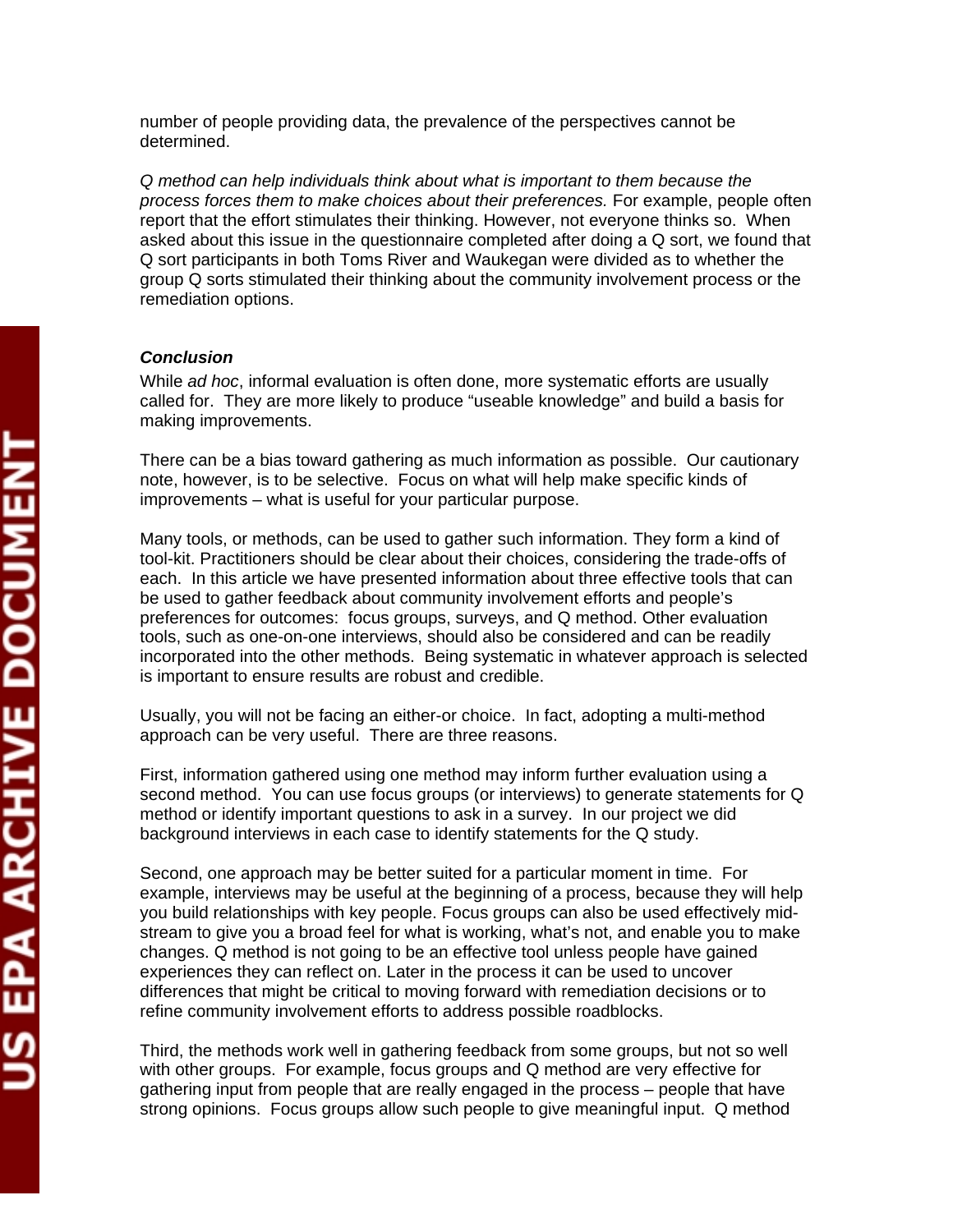works best with people who have rich experience to inform their preference about statements. Of course, focus groups can also be a useful way of gathering input from less involved people. Surveys are also effective in gathering feedback from the hard to reach, disinterested, or uninvolved.

#### **References**

- Bradbury, J. and Branch, K. 1999. *An evaluation of the effectiveness of local site-specific advisory boards for U.S. Department of Energy Environmental Restoration Programs*. Report PNNL-12139. Washington, DC: Pacific Northwest National Laboratory.
- Bradbury, J., Branch, K., and Malone, E. 2003. *An evaluation of DOE-EM public participation programs. Report prepared for the DOE Environmental Management Program*. Report PNNL-14200. Washington, DC: Pacific Northwest National Laboratory.
- Chess, C. 2000. Evaluating environmental public participation: Methodological questions, *Journal of Environmental Planning and Management* 43 (6): 769-784.
- Chess, C. and Purcell, K. 1999. Public Participation and the Environment: Do We Know What Works?, *Environmental Science and Technology* Vol. 33 No. 16, pp. 2685-2692.
- Dillman, D. A. 2000. *Mail and internet surveys: the tailored design method*. New York: John Wiley and Sons.
- EPA 1999. *Lessons learned about Superfund community involvement*. Available at [www.epa.gov/superfund/programs/reforms/docs/leslrncomplete.pdf](https://www.epa.gov/superfund/programs/reforms/docs/leslrncomplete.pdf) .
- EPA 2001. *Lessons learned, barriers, and innovative approaches office of policy economics and innovation*. January 2001. Available on the web at: [www.epa.gov/stakeholders/pdf/sipp.pdf](https://www.epa.gov/stakeholders/pdf/sipp.pdf)
- Industrial Economics 2004. *Program evaluation: An internal review of procedures for community involvement in Superfund risk assessments*. Report Prepared For The Office Of Solid Waste And Emergency Response, Environmental Protection Agency. Cambridge, Ma: Industrial Economics, Inc.

Morgan, David L. & Richard A. Kruger 1998. *The Focus Group Kit* (6 volumes). Sage.

National Research Council 1996. *Understanding risk: Informing decisions in a democratic society*. Washington, DC: National Academy Press.

National Research Council 2001. *A risk management strategy for PCB-contaminated sediments*. Washington, DC: National Academy Press.

Patton, Michael Quinn 1987. *How to Use Qualitative Methods in Evaluation*. Sage.

Webler, T. And Tuler, S. 2002. Unlocking the Puzzle of Public Participation. *Bulletin of Science, Technology, & Society.* 22(3):179-189.

#### **Acknowledgements**

This research was made possible by EPA Cooperative Agreement 831219-01-3. We would like to thank the citizens of the case study areas and staff from EPA who shared their time and knowledge.

#### **About the Authors**

 *Seth Tuler*, a Senior Researcher at the Social and Environmental Research Institute in Greenfield, MA, has published extensively on public participation and evaluation in a variety of policy domains and seeks to apply the lessons of research to clean-up of sites contaminated by the US nuclear weapons complex.

 *Caron Chess*, an associate professor at Rutgers University's Department of Human Ecology, has published widely on evaluation and whose experience in academia, government, and environmental advocacy underpins her research in risk communication and public participation.

 *Susan Santos*, an internationally recognized expert in risk communication, is founder and principal of FOCUS GROUP in Medford, MA, a consultancy specializing in risk communication, community relations, and health and environmental management.

 *Stentor Danielson* recently completed his Ph.D. at Clark University's Department of Geography on Discourses About Wildfire in New Jersey and New South Wales, using both surveys and Q method.